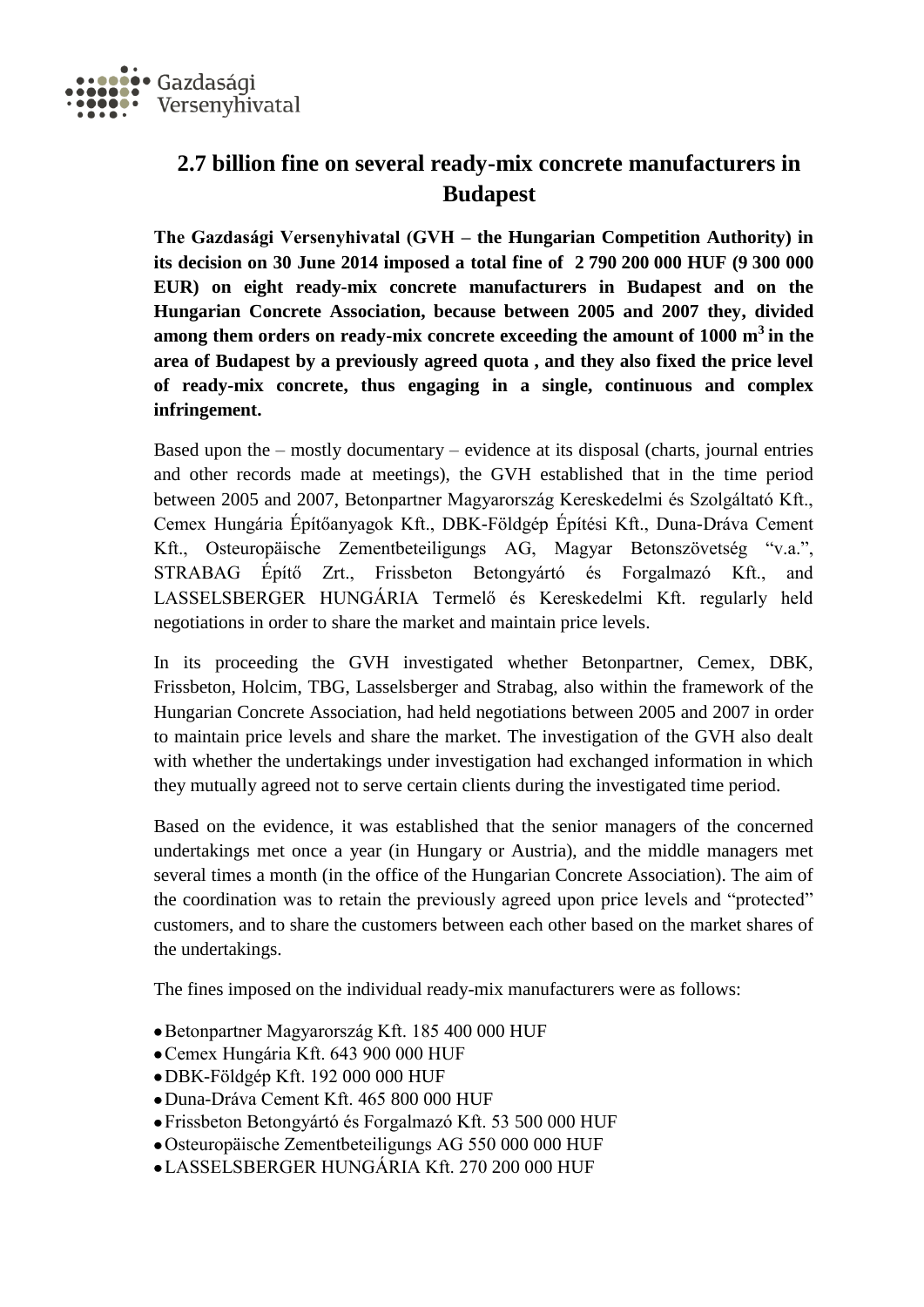## STRABAG Építő Zrt. 428 400 000 HUF

The GVH imposed a symbolic fine of 1 000 000 HUF on the Hungarian Concrete Association, because its role in the uncovered infringement was restricted to administrative tasks related to the cartel.

The calculation of the fine was based upon the 1/2012 Notice of the President of the GVH and the President of the Competition Council, which states the conditions of the imposition of a fine. During the procedure the GVH considered as relevant turnover the net revenue from orders on ready-mix concrete exceeding the amount of  $1000 \text{ m}^3$  in the area of Budapest during the time of the infringement.

When establishing the amount of the fine, it was an aggravating circumstance that price fixing and market sharing are considered as amounting to a hard-core cartel, and also that the undertakings significantly restricted competition through their behaviour. The GVH took into account the combined market shares (regards the city of Budapest) of the undertakings involved in the ready-mix concrete market of Budapest during the investigated time period, and regarded it as an additional aggravating circumstance that the undertakings actually implemented the previously agreed upon price level of the ready-mix concrete.

Secretly implemented, so-called hard-core cartels constitute the most severe forms of competition restrictive agreements. These agreements concern the direct or indirect determination of buying or selling prices between competitors, market sharing (also collusion on tenders), or the determination of production or selling quotas, and therefore may not fall under exemption or be regarded as exceptions.

Moreover, the GVH regarded imputability as an aggravating circumstance, to which significant weight was placed, that the undertakings in question were obviously aware of the unlawful nature of their behaviour. This could be seen by the fact that the undertakings implemented enhanced safety measures in order to keep their meetings secret. As Strabag Építő Zrt. was a repeat offender; the GVH increased the base amount of the fine imposed on it by +200%.

Due to lack of evidence regarding the undertakings' agreement not to serve non-paying customers from 2008, the GVH terminated the proceeding regarding this behaviour.

The work of the GVH was aided by an informant, who was awarded an informant reward of **27 902 000 HUF (93000 EUR)**, which is equal to one percent of the amount of the fine imposed on the undertakings involved in the proceeding. The identity of the informant will not be revealed by the GVH in any form.

Case number: **Vj-29/2011.**

Budapest, 8 July 2014.